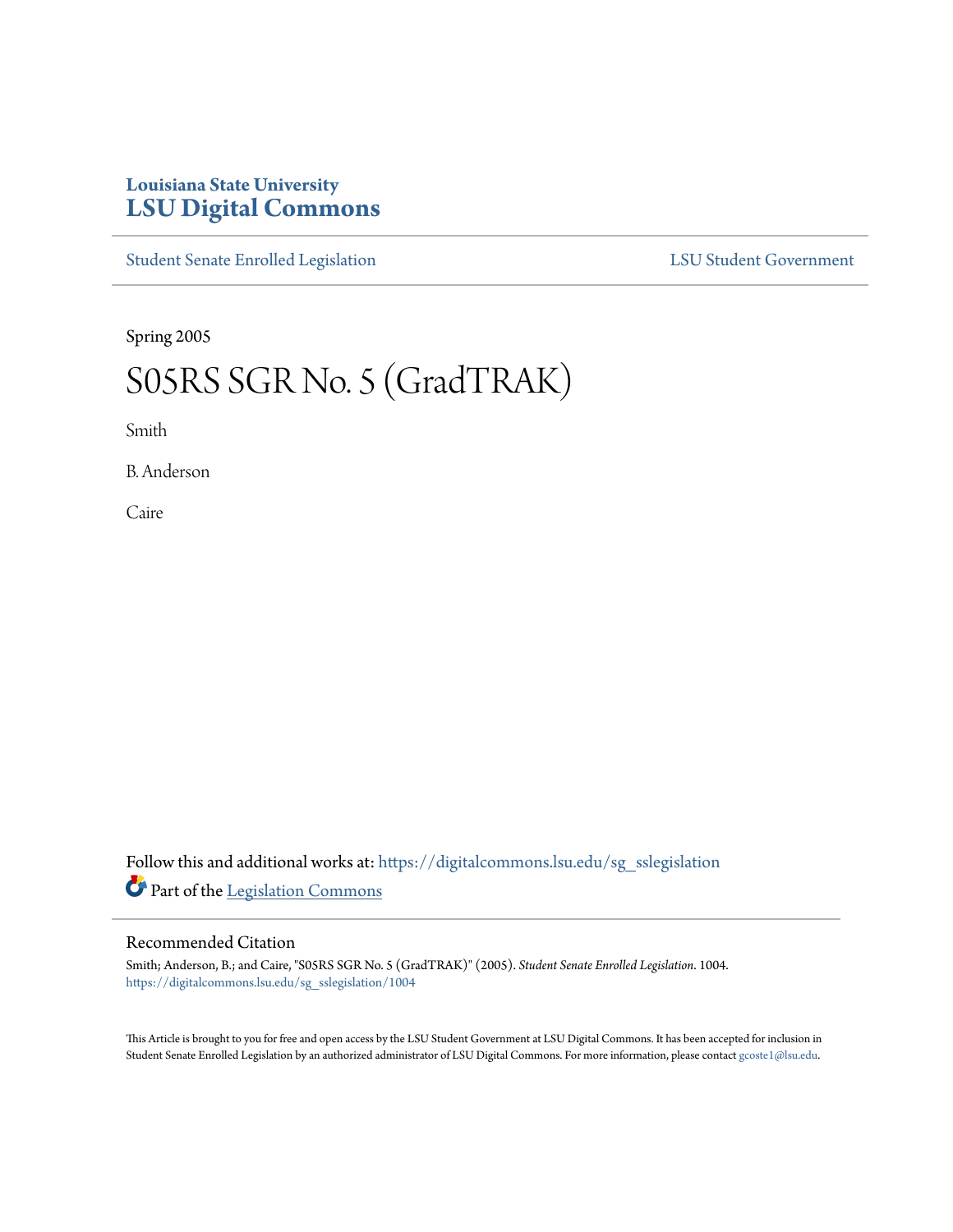| STUDENT GOVERNMENT<br>$\frac{1}{2}$         | <b>ENROLLED</b>                                                  |  |
|---------------------------------------------|------------------------------------------------------------------|--|
| LOUISIANA STATE UNIVERSITY<br>3             |                                                                  |  |
| $\overline{4}$<br><b>STUDENT SENATE</b>     |                                                                  |  |
| So <sub>5</sub> RS<br>5                     |                                                                  |  |
| SGR <sub>NO.5</sub><br>6                    |                                                                  |  |
| $\overline{7}$<br>$\mathbf{B} \mathbf{Y}$ : | SPEAKER SMITH AND SENATORS B. ANDERSON AND CAIRE                 |  |
| 8                                           | <b>A RESOLUTION</b>                                              |  |
| 9<br>10                                     | TO URGE AND REQUEST THE IMPLEMENTATION OF GRADTRAK SERVICES AS A |  |
| 11                                          | MECHANISM TO FACILITATE INCREASED GRADUATION RATE AWARENESS      |  |
| 12                                          |                                                                  |  |
| 13                                          |                                                                  |  |
| PARAGRAPH 1:<br>14                          | WHEREAS, LOUISIANA STATE UNIVERSITY (LSU) IS FOUR-YEAR           |  |
| 15                                          | INSTITUTION OF HIGHER EDUCATION, AND                             |  |
| 16                                          |                                                                  |  |
| <b>PARAGRAPH 2:</b><br>17                   | WHEREAS, LSU HAS SET FORTH POLICIES AND INITIATIVES THAT         |  |
| 18                                          | NAVIGATE OUR INSTITUTION TOWARD NATIONAL FLAGSHIP                |  |
| 19                                          | PROMINENCE, AND                                                  |  |
| 20<br><b>PARAGRAPH 3:</b><br>21             | WHEREAS, INCREASING FOUR AND SIX YEAR GRADUATION RATES           |  |
| 22                                          | IS AN INTEGRAL PRIORITY THAT HELPS US ACHIEVE THIS STATUS,       |  |
| 23                                          | <b>AND</b>                                                       |  |
| 24                                          |                                                                  |  |
| PARAGRAPH 4:<br>25                          | WHEREAS, THE <b>GRADTRAK</b> BULLETIN WOULD BE AN                |  |
| 26                                          | INNOVATIVE, INTERACTIVE TECHNOLOGY APPLICATION MADE              |  |
| 27                                          | AVAILABLE THROUGH THE PERSONAL ACCESS WEB SERVICES               |  |
| 28                                          | (PAWS) ACCOUNTS, AND                                             |  |
| 29                                          |                                                                  |  |
| <b>PARAGRAPH 5:</b><br>30                   | WHEREAS, <b>GRADTRAK</b> WOULD PROVIDE STUDENTS WITH             |  |
| 31                                          | SEMESTERLY ANNOUNCEMENTS REMINDING THEM OF COURSES               |  |
| 32<br>33                                    | SUGGESTED FOR THAT RESPECTIVE ACADEMIC YEAR, AND                 |  |
| PARAGRAPH 6:<br>34                          | WHEREAS, THIS SERVICE COULD BE MADE GENERIC TO STUDENTS          |  |
| 35                                          | BASED ON THEIR DEGREE PROGRAM CODE (OR MAJOR CODE) ON            |  |
| 36                                          | RECORD WITH THE UNIVERSITY, AND                                  |  |
| 37                                          |                                                                  |  |
| <b>PARAGRAPH 7:</b><br>38                   | WHEREAS, SEMESTERLY ANNOUNCEMENTS COULD ALSO INCLUDE             |  |
| 39                                          | BUT NOT BE LIMITED TOO, COMPLIMENTARY INFORMATION (E.G.          |  |
| 40                                          | REMINDERS THAT UPDATED DEGREE AUDITS HAVE BEEN POSTED),          |  |
| 41                                          | HIGHLIGHTING UNIVERSITY ACADEMIC RESOURCES (E.G. CENTER          |  |
| 42                                          | FOR ACADEMIC SUCCESS, CAREER SERVICES), AND PROVIDING            |  |
| 43                                          | UNIVERSITY GRADUATION RATE STATISTICS (CAMPUS WIDE,              |  |
| 44<br>45                                    | COLLEGE BY COLLEGE), AND                                         |  |
| <b>PARAGRAPH 8:</b><br>46                   | WHEREAS, <b>GRADTRAK</b> WOULD PROVIDE STUDENTS CODED AS         |  |
| 47                                          | JUNIORS OR SENIORS WITH REMINDERS OF NEEDED COURSE NOT           |  |
| 48                                          | OFFERED IN COMING SEMESTER(S), AND                               |  |
| 49                                          |                                                                  |  |
| PARAGRAPH 9:<br>50                          | WHEREAS, THE GRADTRAK BULLETIN WOULD BE COUPLED                  |  |
| 51                                          | WITH A PERMANENT LINK UNDER "REGISTRATION SERVICES"              |  |
| 52                                          | THAT PROVIDES OPPORTUNITIES FOR STUDENTS TO POST                 |  |
| 53                                          | QUESTIONS AND CONCERNS TO THEIR DEGREE PROGRAM'S                 |  |
|                                             |                                                                  |  |